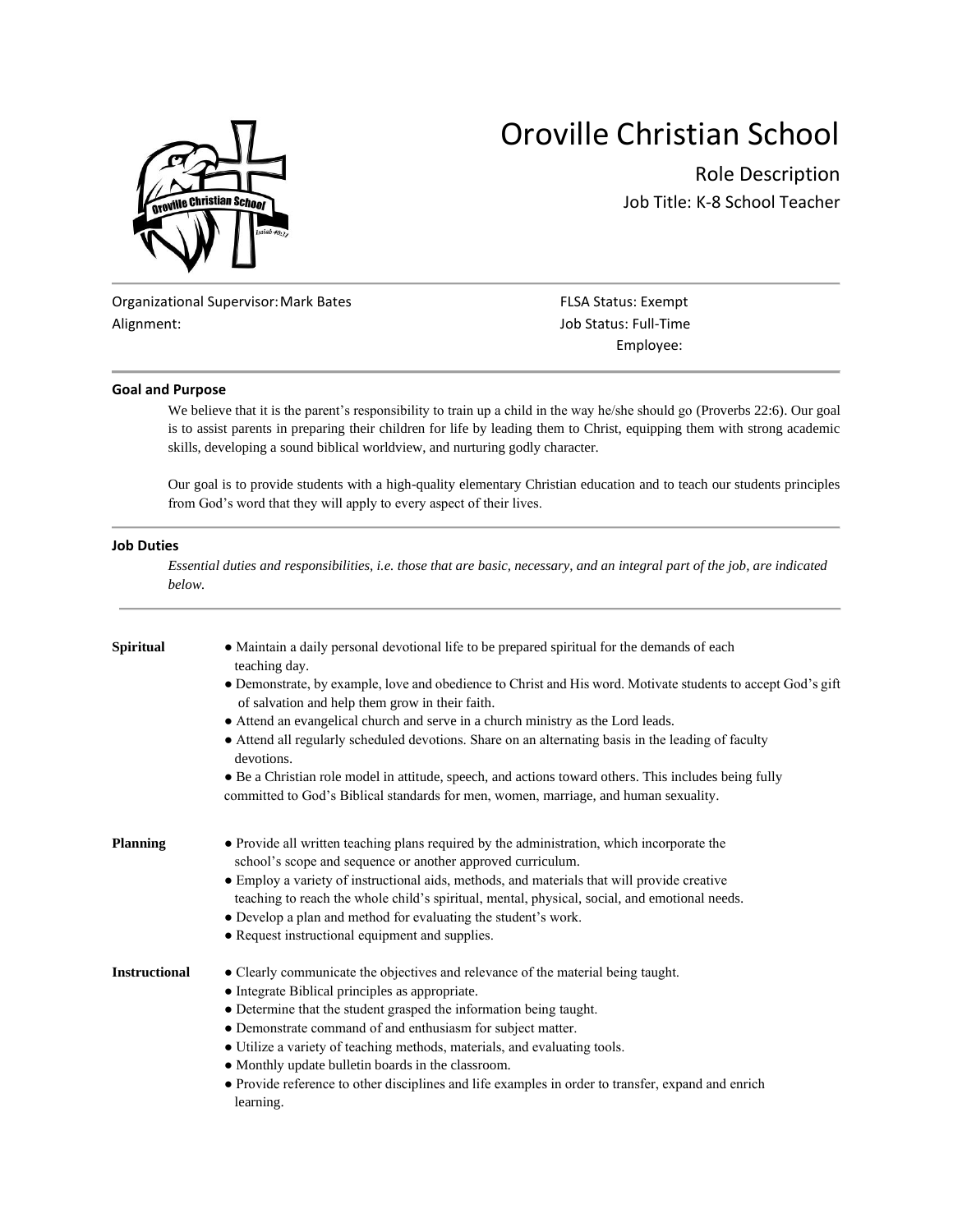## **Oroville Christian School**

Role Description - K-8 School Teacher

| Management   | • Utilize effective classroom and instructional management techniques.                                                                                                                    |
|--------------|-------------------------------------------------------------------------------------------------------------------------------------------------------------------------------------------|
|              | · Reflect a Christ-like spirit in dealing with teacher-student, student-student, teacher-teacher,                                                                                         |
|              | and teacher-administration relationships.                                                                                                                                                 |
|              | •Recognize the value of time-on-task and demonstrate overall good use of the instructional<br>period.                                                                                     |
|              | • Arrange the physical environment to compliment the learning atmosphere.                                                                                                                 |
|              | • Responsible for maintaining progress reports and evaluations to be used during Parent-teacher<br>conferences.                                                                           |
|              | Communication● Maintain accurate and complete school records.                                                                                                                             |
|              | • Maintain effective communication with the students, parents, team members, faculty, office<br>staff, and administration.                                                                |
|              | • Clearly communicate compassion and empathy to all students in keeping with the mission of<br>the school.                                                                                |
|              | • Follow the Matthew 18 Principle when dealing with conflicts and personal problems that arise<br>between individuals.                                                                    |
| Professional | • Arrive punctually and attend all duties, programs, and meetings that are scheduled by<br>administration.                                                                                |
|              | • Serve on appropriate committees for the purpose of evaluating curriculum, textbooks,<br>operational procedures, special events, services, etc.                                          |
| Supplemental | • Supervise extra-curricular activities, organizations, and outings as assigned.                                                                                                          |
|              | • Utilizing educational opportunities and evaluation processes for professional growth.                                                                                                   |
|              | • Provide input and constructive recommendations for administration functions in the school.<br>• Support the broader program of the school by attending extra-curricular activities when |
|              | possible.<br>• Perform other duties which may be assigned by the administration.                                                                                                          |
| Safety       | • Actively support and maintain safety standards, training, and ongoing safety program,<br>resulting in a safe and healthy work and school environment.                                   |
|              | • Responsible for understanding the school's fire, earthquake, and lockdown procedures and                                                                                                |
|              | directing children whenever needed. Responsible for taking on an assigned role in the disaster<br>plan if implemented.                                                                    |
|              | · Responsible for filling out an "Ouch or Accident" report whenever administering first aid to a<br>child.                                                                                |
|              | • Comply with requirements to report reasonable suspicion of physical abuse.                                                                                                              |

| K-8 Principal/Administrator                              |
|----------------------------------------------------------|
| K-8 teacher's Aide, Volunteers and Students              |
| Oroville Evangelical Free Church Volunteers and Members, |
| General Community, Servant Leaders and Staff Members     |
|                                                          |